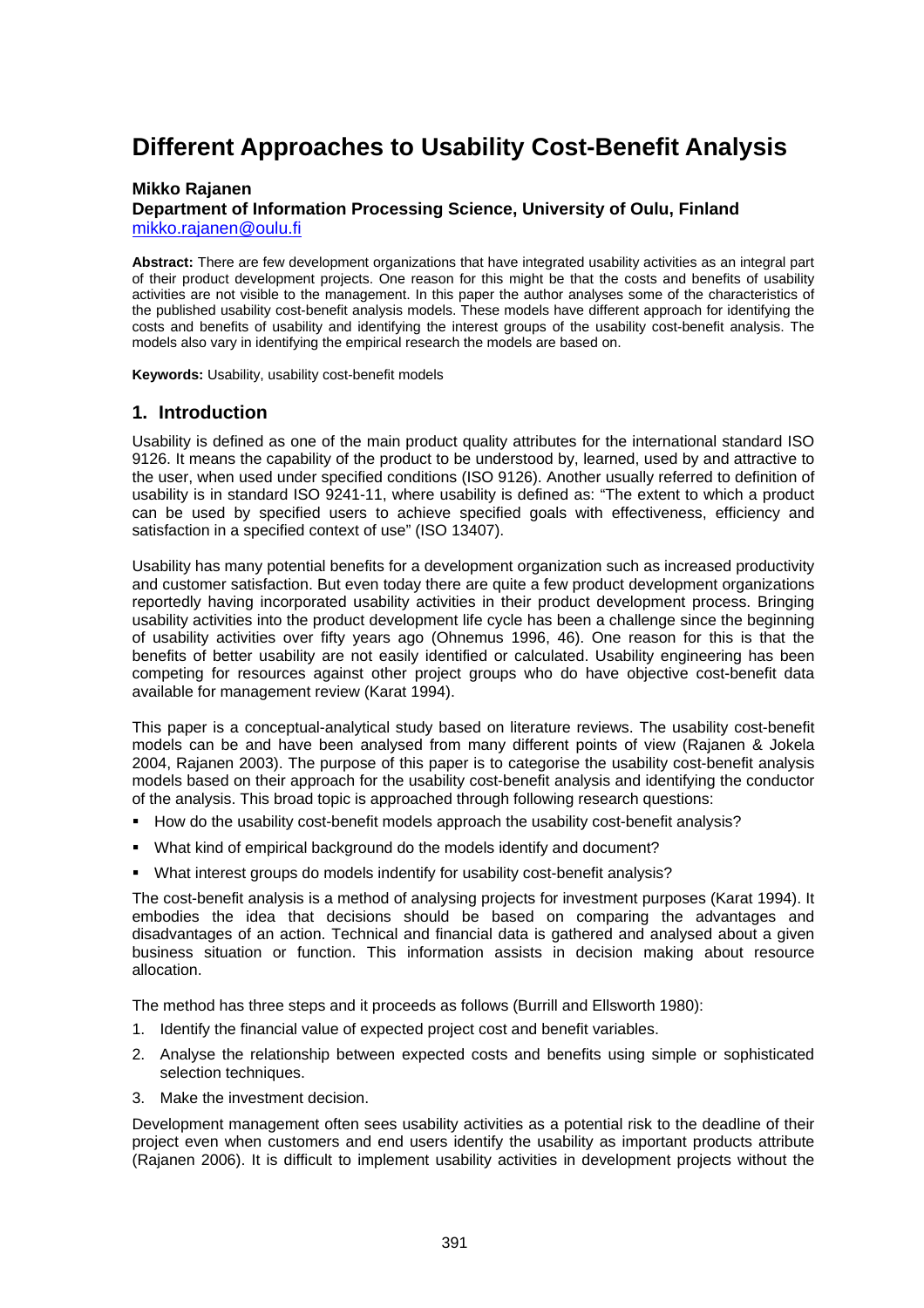#### *The 13th European Conference on Information Technology Evaluation*

support of the business management. Management level support for usability activities in development projects is achieved if the benefits of better usability can be identified and calculated. Better usability can for example speed up the products market introduction and acceptance (Conklin 1991) and increase revenues (Wixon & Jones 1991). In the usability cost-benefit analysis of usability activities, expected costs (e.g., personnel costs) and benefits (e.g., lower training costs) are identified and quantified (Karat 1994).

There are many published models for calculating usability benefits, and as many ways of identifying the benefits. A business benefit is a positive return that the development organisation expects to obtain as a result of an investment. There has been some discussion in publications about the potential business benefits of usability, but most of them are focused on case studies of usability benefits or the overall aspects of usability cost-benefit analysis. In this research, the author analysed the differences and characteristics between some of the published usability costbenefit models.

Calculating the cost of better usability is fairly straightforward if the necessary usability tasks are identified (Mayhew and Mantei 1994). The actual cost of usability can be divided into initial costs and sustaining costs (Ehrlich and Rohn 1994). How the usability cost-benefit models identify and calculate the costs is not discussed in this paper.

## **2. Overview of usability cost-benefit models**

There are surprisingly few published models for analysing the benefits of usability in development organizations. Bias and Mayhew selected most of the existing usability benefit models analysed in this paper from the book Cost-Justifying Usability. This book was published in 1994, but it is still the best source of different usability cost-benefit models. The analysed models taken from *Cost-Justifying Usability* were selected for this report because they represent the overall variety of different views for usability benefit analysis.

Bevan and Donahue have published two of the latest usability cost-benefit analysis models. (Bevan 2000, Donahue 2001). These models were selected for this analysis because they have a slightly different point of view on different benefits of usability. The Bevan's model also estimates potential usability benefits in four different product life cycles while other analysed models do not have such a clear point of view about benefits in product life cycles.

#### **2.1 Ehrlich and Rohn**

Ehrlich and Rohn analyse the potential benefits of better usability from the point of the view of the Vendor Company, corporate customer and end user (Ehrlich and Rohn 1994). They state that by incorporating usability activities into a product development project, both the company itself and its customers gain benefits from within certain areas. When compared to the other usability benefit models analysed in this paper, Ehrlich and Rohn present the most comprehensive discussion about different aspects of usability cost-benefits. However, they do not clearly present an overall formula for calculating the value of usability benefits.

According to Ehrlich and Rohn a vendor company can identify benefits from three areas:

- 1. Increased sales
- 2. Reduced support costs
- 3. Reduced development costs.

In some cases, a link between better usability and increased sales can be found, but usually it can be difficult to relate the impact of better usability directly to increased sales. One way to identify the impact of usability on sales is to analyse how important a role usability has in the buying decision.

The cost of product support can be surprisingly high if there is a usability problem in an important product feature, and the product has lots of users. Better usability has a direct impact on the need for product support and therefore, great savings can be realized through a reduced need for support. By focusing on better product usability and using usability techniques, a vendor company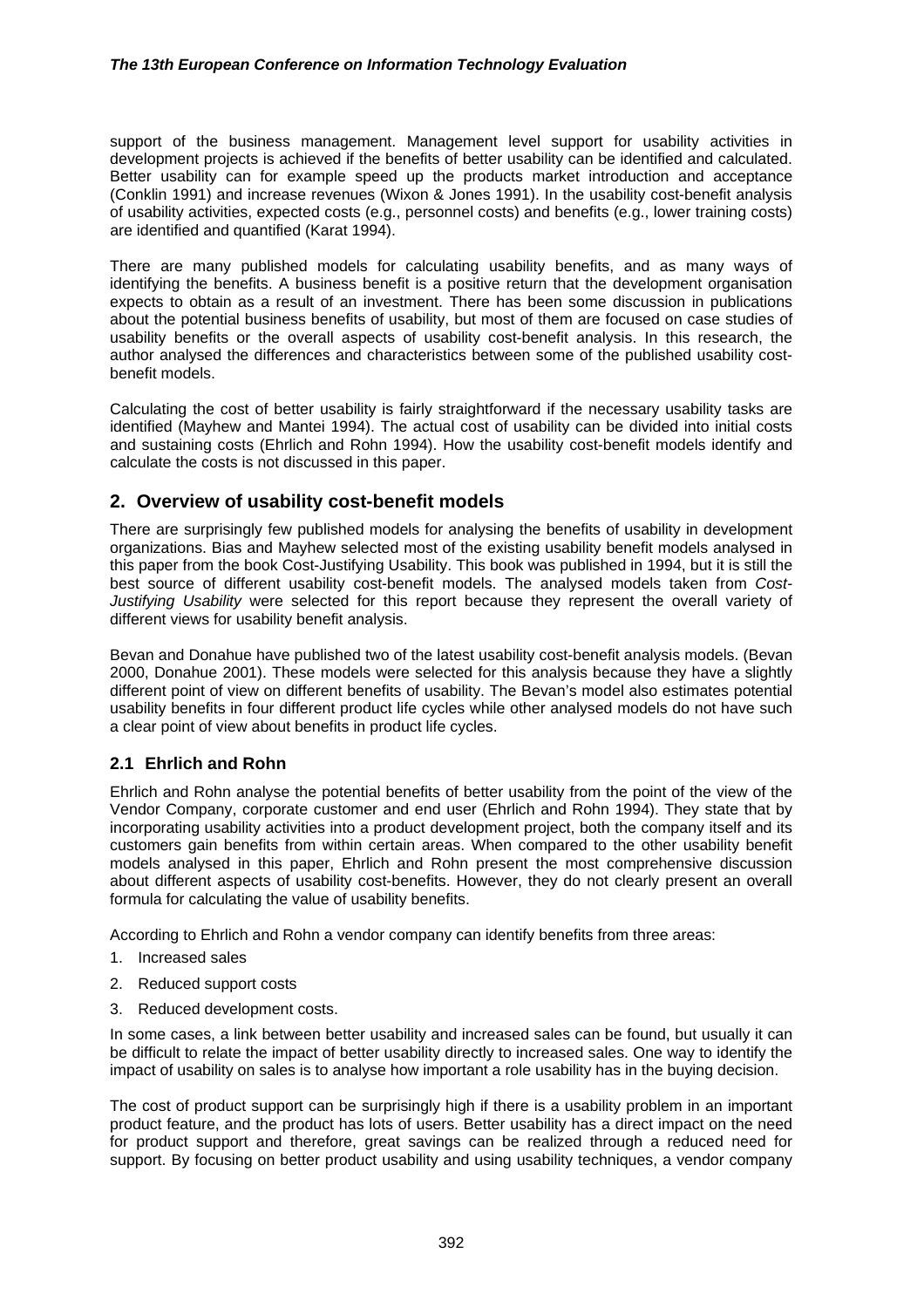can cut development time and costs. The corporate customer can expect benefits when a more usable product reduces the time that end users need for training. And in addition to official training, there are also hidden costs for peer-support. End users often seek help from their expert colleagues, who therefore suffer in their productivity. It is estimated that this kind of hidden support cost for every PC is between \$6.000 and \$15.000 every year (Bulkeley 1992).

End users are the final recipients of a more usable product. According to Ehrlich and Rohn, increased usability can result in higher productivity, reduced learning time and a greater work satisfaction for the end user. The end-user can benefit from higher productivity when the most frequent tasks take less time.

#### **2.2 Bevan**

Bevan estimated the potential benefits of better usability for an organization to be during development, sales, use and support (Bevan 2000). A vendor can gain benefits in development, sales and support. A customer can benefit in use and support. When a system is developed for inhouse use, the organization can identify benefits for development, use and support. In each category, there are a number of possible individual benefits where savings or increased revenue can be identified. The total amount of benefits from better usability can be calculated by adding all the identified individual benefits together. Bevan mainly discusses usability benefits derived from increased sales, a lower need for training and increased productivity. Benefits accruing due to decreased development time are identified but they are not discussed in detail.

#### **2.3 Donahue**

Donahue's usability cost-benefit analysis model (Donahue 2001) is based on the model of Mayhew & Mantei (Bias & Mayhew 1994). In this model the costs and benefits of better usability are analysed through costs for development organisation and benefits for customer organisation. According to Donahue the most important aspect of usability cost-benefit analysis is calculating the savings in development costs.

## **2.4 Karat**

Karat approaches usability benefits through a cost-benefit calculation of human factors at work (Karat 1994). This viewpoint is different from other analysed usability benefit models. There are some examples of identified potential benefits. The benefits are identified as:

- **Increased sales**
- **Increased user productivity**
- Decreased personnel cost through smaller staff turnover.

A development organization can gain benefits when better usability gives a competitive edge and therefore increases product sales. A customer organization can gain benefits when end user productivity is increased through reduced task time and when better usability reduces staff turnover. Karat describes a usability cost-benefit analysis of three steps. In the first step, all expected costs and benefits are identified and quantified. In the second step, the costs and benefits are categorized as tangible and intangible. The intangible costs and benefits are not easily measured, so they are moved into a separate list. The third step is to determine a financial value for all tangible costs and benefits. Karat also links the usability cost-benefit analysis with business cases. Business cases provide an objective and explicit basis for making organisational investment decisions (Karat 1994).

## **2.5 Mayhew and Mantei**

Mayhew and Mantei argue that a cost-benefit analysis of usability is best made by focusing attention on the benefits that are of the most interest to the audience for the analysis (Mayhew and Mantei 1994). The relevant benefit categories for the target audience are then selected, and the benefits are estimated. Examples of relevant benefit categories are given for a vendor company and internal development organization. The vendor company can benefit from: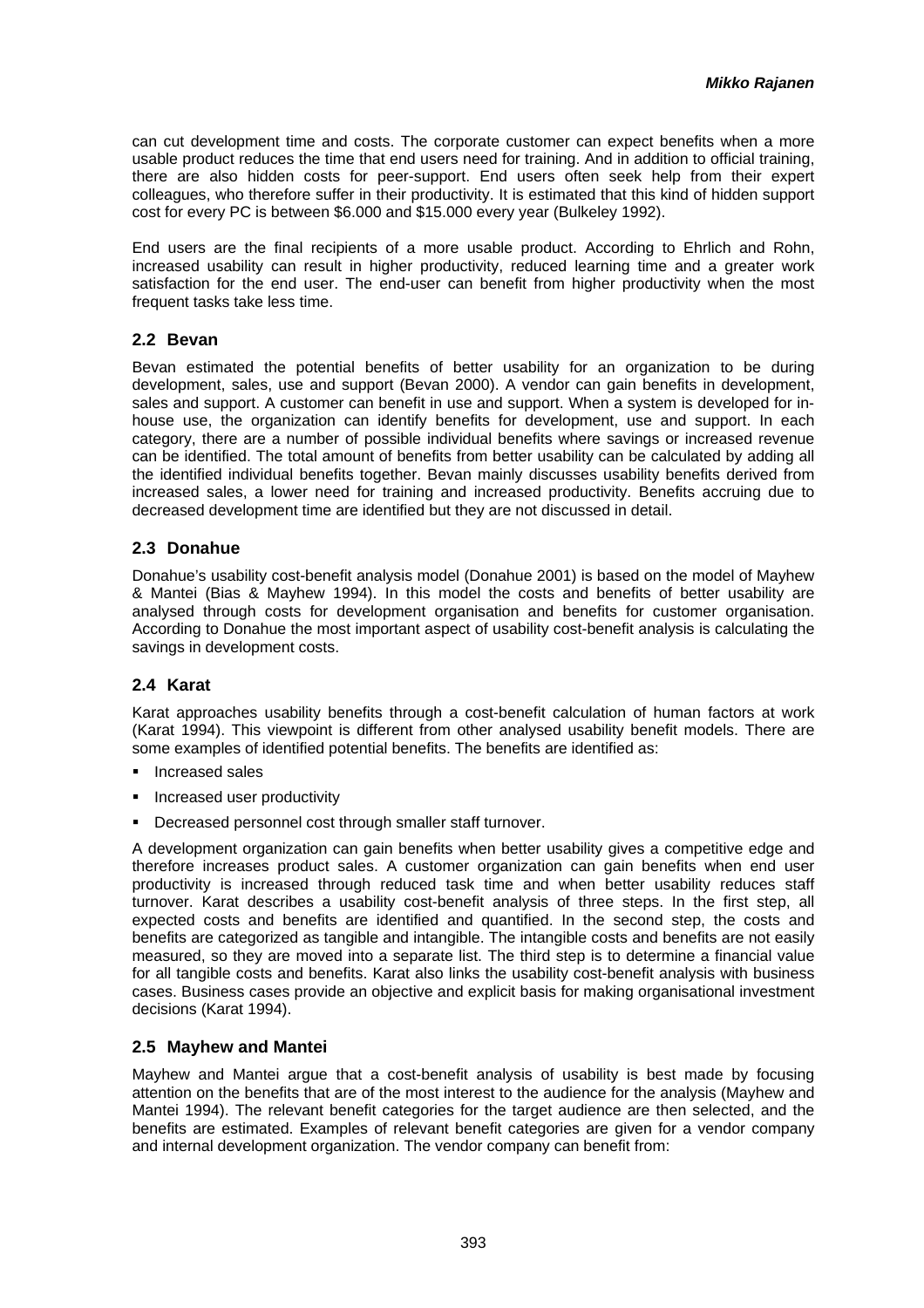- **Increased sales**
- **•** Decreased customer support
- Making fewer changes in a late design life cycle
- Reduced cost of providing training.

The benefits for an internal development organization can be estimated from the categories of increased user productivity, decreased user errors, decreased training costs, making fewer changes in a late design life cycle and decreased user support. To estimate each benefit, a unit of measurement is chosen for the benefit. Then an assumption is made concerning the magnitude of the benefit for each unit of measurement. The number of units is then multiplied by the estimated benefit per unit.

# **3. The characteristics of usability cost-benefit models**

Every model is compared against three categories to identify the different characteristics. The categories are based on the collection and categorisation of usability cost-benefit models and reported usability benefit cases from literature (Rajanen 2004, Rajanen 2003, Jokela and Rajanen 2002). These three categories are:

- The approach for usability cost-benefit analysis
- **Empirical background behind the usability cost-benefit model**
- Interest groups identified in the usability cost-benefit model

## **3.1 The approach of usability cost-benefit analysis**

Two different categories of usability cost-benefit analysis are identified from the analysed usability cost-benefit models: user-centered design approach and usability task approach. From the analysed usability cost-benefit analysis models the models of Ehrlich & Rohn and Donahue have the user-centered design approach where the costs and benefits of user-centered design activities are identified. From the analysed usability cost-benefit analysis models the models of Ehrlich & Rohn, Bevan, Karat and Mayhew & Mantei have the usability task approach where costs and benefits of individual usability tasks are identified. The models of Ehrlich & Rohn and Bevan identify the need of analysing the costs and benefits of some of individual usability tasks in addition to usercentered design costs and benefits. Since the user-centered design can be done with wide variety of individual usability tasks it can be argued that the user-centered desing approach for usability cost-benefit analysis may be more comprehensive than the usability task approach. New usability cost-benefit models should therefore primarily have an user-centered design approach and maybe also identify some important usability tasks for cost-benefit analysis.

| Table 1: The approach for usability cost-benefit analysis |
|-----------------------------------------------------------|
|-----------------------------------------------------------|

|                                                                          | <b>Ehrlich &amp; Rohn</b> | <b>Bevan</b> | <b>Donahue</b> | Karat | <b>Mayhew &amp; Mantei</b> |  |  |
|--------------------------------------------------------------------------|---------------------------|--------------|----------------|-------|----------------------------|--|--|
| Approach                                                                 | UT                        |              |                |       |                            |  |  |
| $UCD = User-centered design approach$<br>$UT = U$ sability task approach |                           |              |                |       |                            |  |  |

## **3.2 The empirical background**

User-centered design and usability activities are very down to earth and practical methods. Therefore the usability cost-benefit analysis model should have a strong empirical background (Mauro 2002).The usability cost-benefit models are based on empirical research or empirical research has been used to verify the model. The models vary in identifying the empirical background of the model. From the analysed usability cost-benefit analysis models only Karat documents all the empirical background of the model in detail. Ehrlich & Rohn and Mayhew & Mantei document some of the empirical background but not in the same amount of detail as Karat. Bevan and Donahue do not identify the empirical background of their models. New usability costbenefit models should identify and document their strong empirical backgrounds fully.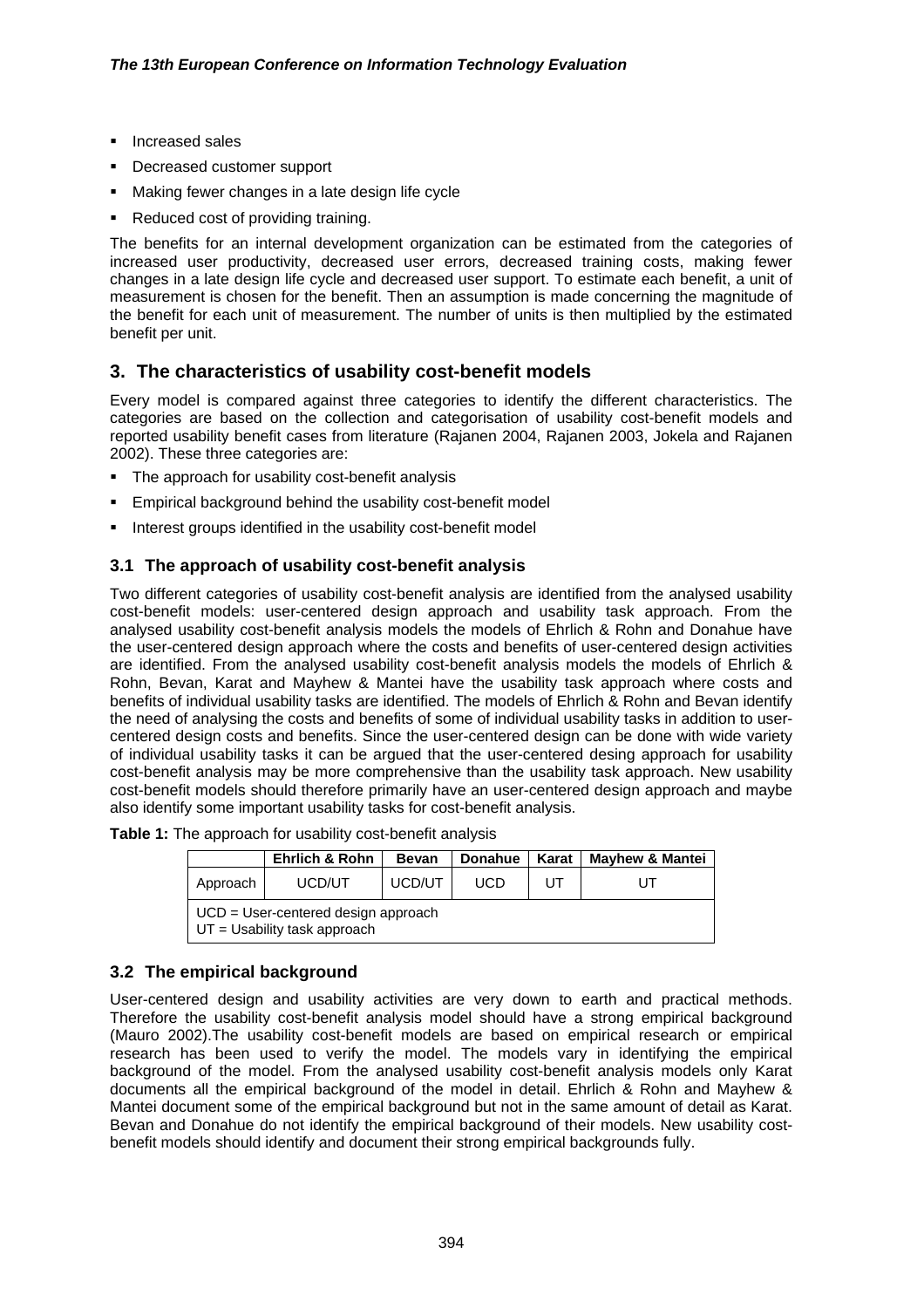**Table 2:** The empirical background behind the models

| <b>Ehrlich &amp; Rohn</b><br>Donahue<br>Karat<br><b>Mayhew &amp; Mantei</b><br>Bevan             |  |  |  |  |  |  |  |
|--------------------------------------------------------------------------------------------------|--|--|--|--|--|--|--|
| <b>XXX</b><br>Identified empirical research<br>xх<br>XX.<br>$\overline{\phantom{0}}$<br>-        |  |  |  |  |  |  |  |
| $XXX =$ The model has a well identified empirical background                                     |  |  |  |  |  |  |  |
| $XX$ = The model has an identified empirical background                                          |  |  |  |  |  |  |  |
| $X =$ The model has an empirical background but the empirical research is not identified further |  |  |  |  |  |  |  |
| - The model does not mention empirical background of the model at all                            |  |  |  |  |  |  |  |
|                                                                                                  |  |  |  |  |  |  |  |

#### **3.3 Interest groups**

The usability cost-benefit analysis can have a different focus depending of the conductor and the target group of the analysis. The best effect of introducing usability activities into a development project is achieved when the requirements for better usability are handed down to a development project by an organizational management (Rajanen 2003). Therefore it can be argued that the usability cost-benefit analysis has more impact and results if the target group of the analysis is the organisational management. New usability cost-benefit models should therefore identify the organisational management as the primary target group for the cost-benefit analysis.

|  | Table 3: The identified interest groups for usability cost-benefit analysis |
|--|-----------------------------------------------------------------------------|
|--|-----------------------------------------------------------------------------|

| Ehrlich & Rohn<br>Karat I<br><b>Mayhew &amp; Mantei</b><br>Donahue<br><b>Bevan</b>                                                                                |  |  |  |  |  |  |  |
|-------------------------------------------------------------------------------------------------------------------------------------------------------------------|--|--|--|--|--|--|--|
| Conductor of analysis                                                                                                                                             |  |  |  |  |  |  |  |
| Target group of the analysis<br>O. P                                                                                                                              |  |  |  |  |  |  |  |
| $U = U$ sability team member<br>$O =$ Organisational management<br>$P = Project management$<br>$-$ = The mode does not identify the conductor or the target group |  |  |  |  |  |  |  |

## **4. Discussion**

The analysed models have different approaches for identifying the costs and benefits of usability and identifying the interest groups of the usability cost-benefit analysis. The models also vary in identifying the empirical research the models are based on. Therefore, it can be assumed that they are built upon a different basis and that they are made to fit different specific purposes (Rajanen 2002). The models also have differences in who does the usability cost-benefit analysis and what is the target group of the analysis.

Analysing the business benefits of better usability is not an easy task. Some of the potential benefits can be estimated quite easily. For example, the benefit of a lessened need of product support is rather straightforward to calculate. Some of the potential benefit areas are, however, quite abstract and therefore it is difficult to estimate those benefits. For example, it is very difficult to estimate what impact better usability has on improved company reputation, even when it is clear that poor usability hurts company reputation (Rajanen 2006, Mauro 1994).

Some of the existing models also analyse the benefits of better usability from the end user's viewpoint. The potential benefits for end users are much more difficult to calculate than benefits for development or customer organizations (Rajanen 2006). Also, the potential benefit areas for end users are harder to assess economically, even when there is a link between poor usability and higher rates of absenteeism, less job satisfaction and increased turnover (Schneider 1985). Some of the analysed models include increased work productivity as a benefit for end users. It can be argued that the benefits from increased productivity can be calculated more easily from the viewpoint of the customer organization.

In some of the usability cost-benefit models, the benefits are seen from the point of view of a starting development project and identified by a member of usability team. This approach does seem to be a bit problematic, because some of the potential benefits are clearly directed to a whole organization, and it may not be very useful to estimate those benefits from the point of view of a development project or usability team (Rajanen 2006). For example, it is not very important to reduce support costs for a development project because they are not directly affected by the cost of product support. When the usability cost-benefit analysis is done from an organizational point of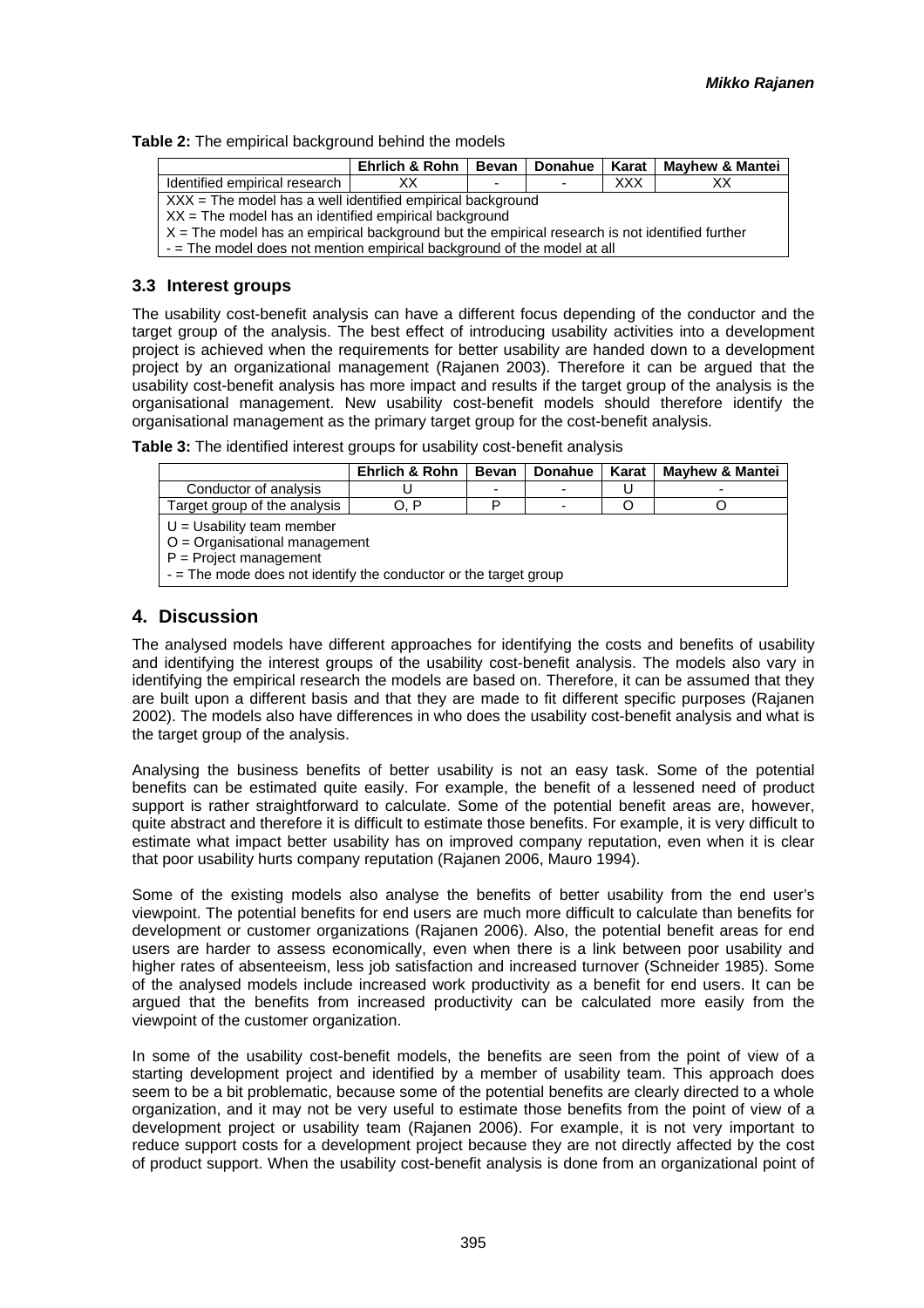view and the business type of the development organization is identified as a necessary variable in usability cost-benefit analysis, all possible benefits can be fully taken into account.

The author argues that the business type of the development organisation and the product should be taken into account when estimating the costs and benefits of better usability. First, benefits of better usability for product development may be different when the product is either tailored or mass-produced. Second, there can be differences in benefits of better usability when comparing between business-to-business (B2B) products and business-to-consumer (B2C) products. Third, the identified and calculated benefits of better usability could be different when the customer is internal in a development organization and when the support is part of the business of the development organization. The existing usability benefit models do not take the business type of the development organisation and the product into account. The business type could be used as a context dependent modifier when calculating a certain usability benefit. For example, the benefit of less need for product support could be given a higher benefit rating if the product is mass-produced rather than tailor made to a specific organisation.

## **4.1 Limitations**

There are some limitations to be taken into account when making conclusions about this report. First, how the usability cost-benefit models identify and calculate the costs is not discussed in this paper when analysing the characteristics of the existing models.

Second, one important function of the usability benefit analysis is to gain management support for usability activities in development projects. This function was not included in this analysis.

#### **4.2 New research topics**

There are some new research topics that were found during this research. First, one very interesting challenge is to identify the indirect effect of better usability when better usability in a mission critical system reduces problems in other systems using it. The analysed models do not identify such benefits, but when the author discussed this with representatives of various development organizations it was clear that this kind of benefit could be identified in many cases. Second, another interesting area for future research is to find formulas to measure the impact of better usability to development time and resources. The reduction of development time through better usability is reported in some case studies, but the analysed usability benefit models did not bring up any clear formula for calculating that impact.

Third, the existing models do not take into account that product support can be an important part of the business of a development organization. If the development organization can gain profit by providing product support for end users, the benefit of better usability in product support area is not that straightforward. The published literature does not contain example cases where product support is part of the business of a development organization. Fourth, the best time for the usability cost-benefit analysis is not quite clear. The analysis should be conducted before or during the early phases of a development project, because later it is difficult to include the usability activities into an already running project and the potential usability benefits for development are smaller.

# **5. Conclusions**

There are few development organizations that have integrated usability activities as an integral part of their product development projects. One reason for this might be that the costs and benefits of usability activities are not visible to the management. In this paper the author analysed some of the characteristics of the published usability cost-benefit analysis models. The usability cost-benefit analysis models have two different approaches for identifying the costs and benefits of usability. Two of the models (Ehrlich & Rohn and Bevan) approach usability cost-benefit analysis through identifying the costs and benefits of user-centered design activities. Four of the models (Ehrlich & Rohn, Karat, Donahue and Mayhew & Mantei) approach usability cost-benefit analysis through identifying the costs and benefits of individual usability tasks.